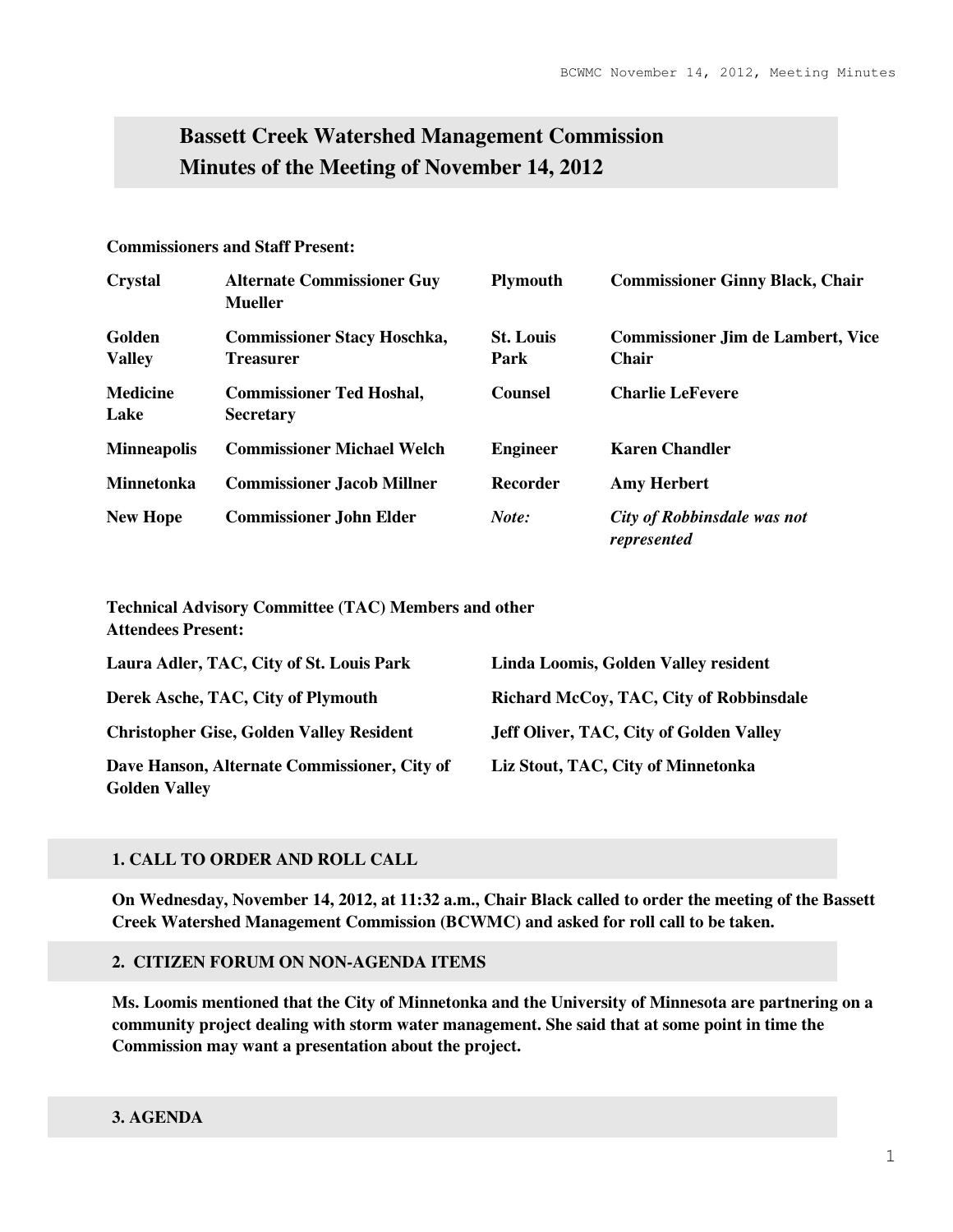**Chair Black said that staff recommends the Commission move agenda item 4G – permit review for 237 Peninsula Road: Medicine Lake – off of the Consent Agenda and on to the New Business agenda as item 5B. Commissioner Elder moved to approve the agenda as amended. Commissioner de Lambert seconded the motion. The motion carried unanimously with seven votes in favor [Cities of Minneapolis and Robbinsdale absent from vote].** 

# **4. CONSENT AGENDA**

**Chair Black requested the addition of two invoices 4Cv – Reimbursement to the City of Golden Valley for 11/5/12 Administrative Services Committee meeting catering and 4Cvi – invoice from the Star Tribune for the November publication of the Administrator RFP. Commissioner Elder asked if the advertisement brought in additional applicants. Chair Black said she believes that it did but said that the Administrative Services Committee should take a look at it along with reviewing the RFP process.** 

**Commissioner Elder moved to approve the Consent Agenda as amended. Commissioner Hoshal seconded the motion. The motion carried unanimously with seven votes in favor [Cities of Minneapolis and Robbinsdale absent from vote]. [The following items were approved as part of the Consent Agenda: the October BCWMC meeting minutes, the November Financial Report, payment of the invoices, Legal Counsel Communications, approval for staff to solicit letters for interest proposals for professional services, and authorization of staff to review and respond to revised preliminary Hennepin County Flood Insurance Maps.]** 

| <b>Checking Account Balance</b>                                    | \$541,274.42       |
|--------------------------------------------------------------------|--------------------|
| <b>TOTAL GENERAL FUND BALANCE</b>                                  | \$541,274.42       |
| <b>TOTAL ON-HAND CONSTRUCTION</b><br>CASH & INVESTMENTS (11/07/12) | \$2,755,646.47     |
| <b>CIP Projects Levied – Budget Remaining</b>                      | $(\$2,682,579.79)$ |
| <b>Closed Projects Remaining Balance</b>                           | \$73,066.68        |
| <b>2012 Anticipated Tax Levy Revenue</b>                           | \$381,652.69       |
| <b>Anticipated Closed Project Balance</b>                          | \$454,719.37       |

**The general and construction account balances reported in the November 2012 Financial Report are as follows:** 

## **5. NEW BUSINESS**

**A. West Metro Water Alliance (WMWA) Financial Request. Commissioner Hoshal reported that WMWA would like to bring on an educator at a cost of approximately \$4,000 and also would like to carry over money budgeted for WMWA for 2012 into the 2013 budget year. Mr. LeFevere explained that the current Joint Powers Agreement with WMWA only covers routine administrative services. He said that WMWA's proposal is to hire one or two teachers to identify watershed education curriculum and to survey teachers about watershed education curriculum needs. He said that down the road**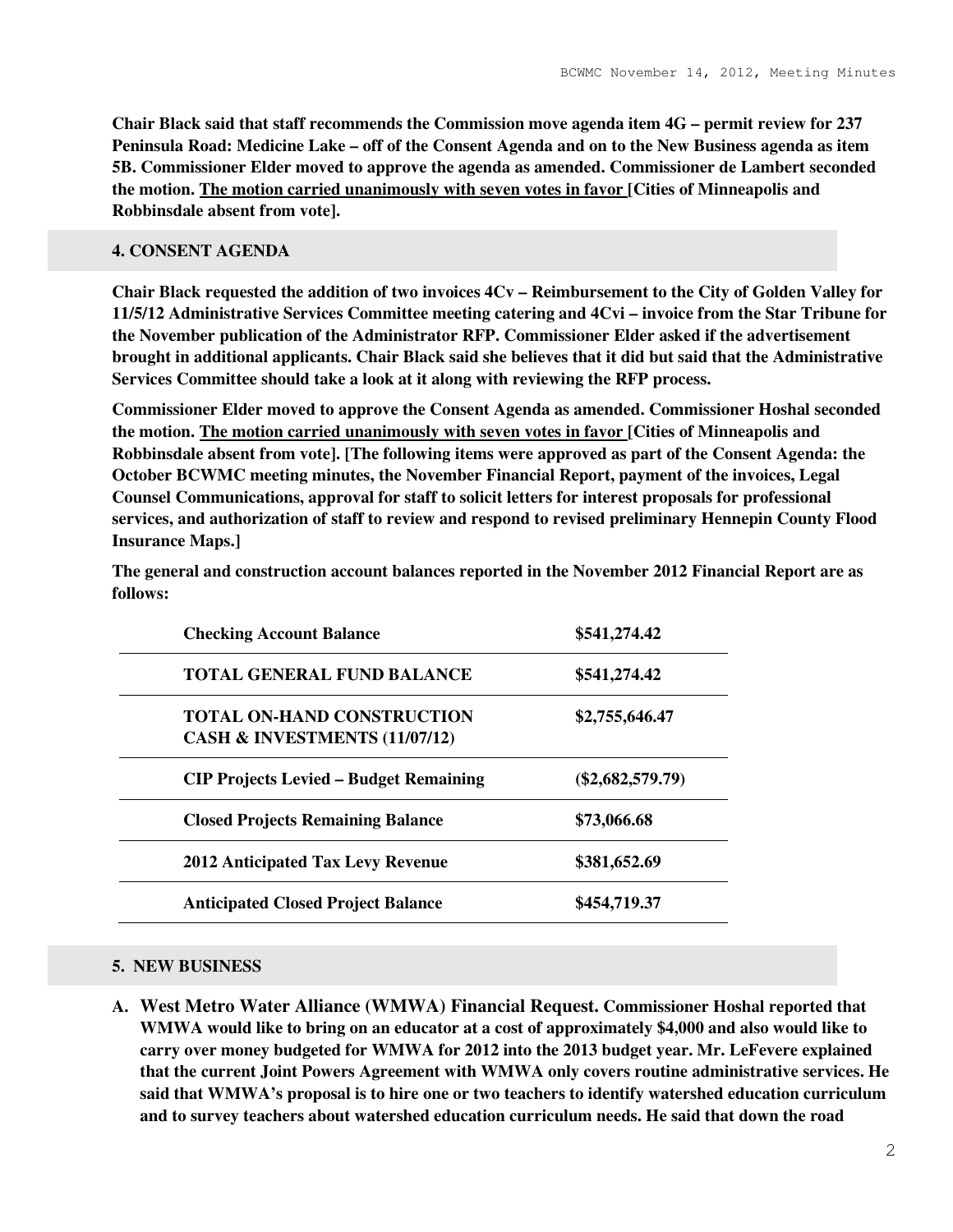**WMWA may propose developing an elementary-age watershed education program based on their findings. He said he thinks that WMWA is asking for approval to use the already-approved WMWA administrative services funds from the BCWMC and the other alliance members for this purpose. Chair Black asked who would oversee it. Mr. LeFevere said that Shingle Creek would be the legal entity. He said that if WMWA gets approval on this use of the funding, which is not an additional request of funds but instead is a request on how to use the already budgeted administrative services funds, then Shingle Creek would enter into a services agreement with the one or two teachers do to the specified work. The Commission discussed the WMWA's 2012 budget and funds remaining in that budget. In order to clarify the requested action of the Commission, Commissioner Hoshal read aloud the request from WMWA as detailed on the November 1, 2012, memo from Wenck's Diane Spector as included in the meeting packet.** 

#### *[Commissioner Welch arrives]*

**The Commission discussed the request and several concerns of commissioners about the request. Mr. de Lambert asked if the BCWMC's Education Committee has a recommendation. Commissioner Hoshal said that the Education Committee's recommendation is for the Commission to approve the WMWA request. Commissioner Hoshal moved to approve WMWA's request to use 2012 budgeted funds to contract with one or more educators as specified in the Wenck memo and to carry over BCWMC 2012 unspent WMWA funds into 2013. Commissioner de Lambert seconded the motion. There was discussion of the motion. Several more concerns were voiced about the need for such an education program and the ability of school districts to make space in their curriculum to fit in an extra unit on watershed education. Commissioner Elder said that there are so many questions unanswered that he would be uncomfortable voting on the motion. Commissioner Welch moved to table the motion. Commissioner Elder seconded the motion. The motion carried unanimously with eight votes in favor [City of Robbinsdale absent from vote].** 

**Commissioner Hoshal said that he would get more detailed information about the request and bring it back to the Commission. Chair Black said that this item should be added to the future agenda list. Commissioner Welch commented that the idea behind WMWA has been to establish collaboration between water organizations. He said that these kinds of collaborative things should be strongly considered and elected officials should be made aware of such collaborations.** 

**B. 237 Peninsula Road: Medicine Lake. Ms. Chandler said that the proposed project, the construction of a garage, is in front of the Commission because it is located in the floodplain. She said that after the Engineer memo about the project went out to the Commission in the meeting packet, new project plans came in to the Commission showing that a greater amount of fill would be added to the floodplain compared to the amount indicated in the previously submitted plan. Ms. Chandler explained that the Commission Engineer has communicated to the applicant that additional compensatory storage needs to be provided. Commissioner Welch asked Ms. Chandler to look into the City of Medicine Lake's water quality requirements. Ms. Chandler said she would.** 

**She said that the Commission Engineer recommends approval of the project contingent on the following conditions, which contains a different condition number 1 compared to the one listed in the memo because that condition has since been met:** 

- **1. The compensatory storage must be equal or greater to the amount of fill being added.**
- **2. The 890.3-foot floodplain elevation should be included on the site plan.**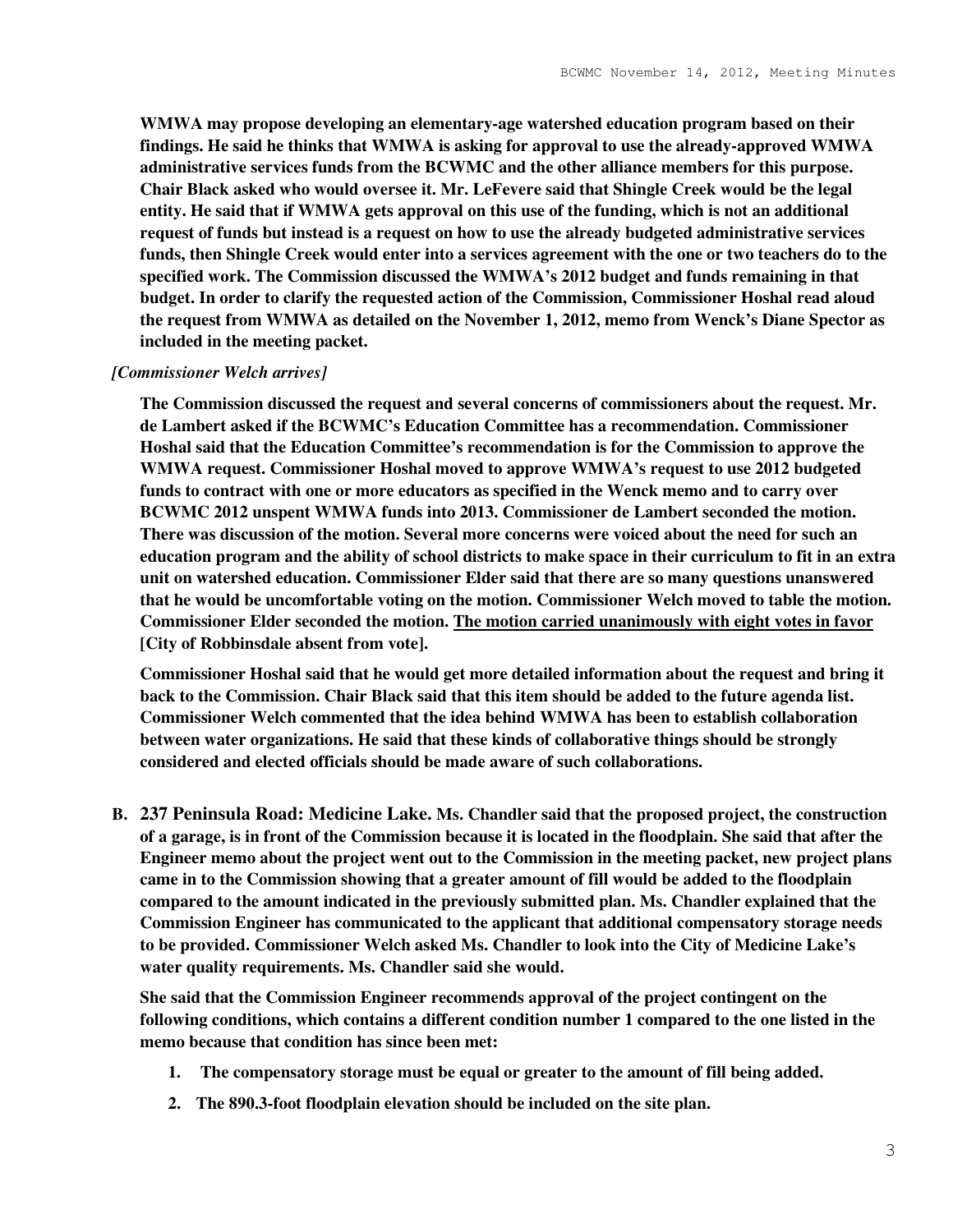**3. Updated plans must be provided to the Commission engineer for final approval.** 

**Commissioner Hoshal moved to approve the project contingent on the applicant meeting the three conditions as described by the Commission Engineer. Commissioner Welch seconded the motion. The motion carried unanimously with eight votes in favor [City of Robbinsdale absent from vote].** 

# **6. OLD BUSINESS**

**A. Update on Search for Administrator. Chair Black described the Administrative Services Committee interviews with the three selected candidates and said that the Committee recommends entering into contract negotiations with Laura Jester. Commissioner Elder moved to authorize the Commission to enter into contract negotiations with Laura Jester. Alternate Commissioner Mueller seconded the motion. The motion carried unanimously with eight votes in favor [City of Robbinsdale absent from vote].** 

**Commissioner Welch said that he thinks the Committee should discuss with both Ms. Jester and the Mississippi Watershed Management Organization (MWMO) if there is a way to employ Ms. Jester through the MWMO instead of contracting directly with Ms. Jester for the Administrator services. He said that the Commission can itself take measures to reconfigure or it can get reconfigured such as through Hennepin County Commissioner Johnson's proposal to reorganize water organizations.** 

**He moved that the Commission, during its contract negotiations with Laura Jester, include the option of the MWMO hiring Ms. Jester so she would work through the MWMO as the BCWMC's Administrator or include the option of the MWMO housing Ms. Jester. Commissioner Elder seconded the motion. The Commission had a discussion about the motion and Commissioner Welch's proposal. The motion carried with five votes in favor, one vote against (City of Golden Valley), one vote abstained (City of Crystal), and one vote against (City of Robbinsdale).** 

**The Commission discussed what next steps to take. Chair Black recommended that the Administrative Services Committee work through Ms. Herbert to schedule a meeting.** 

**Mr. LeFevere stated that he is also the legal counsel for the MWMO. He said that this is not a disqualifying conflict for assisting in drafting a contract but would be a conflict if either of the parties thinks it is a problem or objects.** 

**B. Next Generation Watershed Management Plan Update. Plan Steering Committee Chair Linda Loomis reported that yesterday she sent out an e-mail to the Committee members with a draft gaps analysis, an agenda for next Monday's Committee meeting, and supporting materials. She asked the Committee members to come to the meeting with comments on the gaps analysis. She commented that the Commission didn't direct its Technical Advisory Committee (TAC) to review the draft gaps analysis so it is up to the Plan Steering Committee to do it.** 

**Ms. Loomis said that the Committee is looking for the Commission to approve the first steps of the stakeholder input process and authorize the Committee to draft a letter to the member cities stating the Committee's request to set up one meeting with each city for its feedback.** 

**Ms. Loomis said that the Committee is looking at a plan process kickoff date of February or March and so the meetings with the cities would likely be scheduled for March or April 2013. She said that the**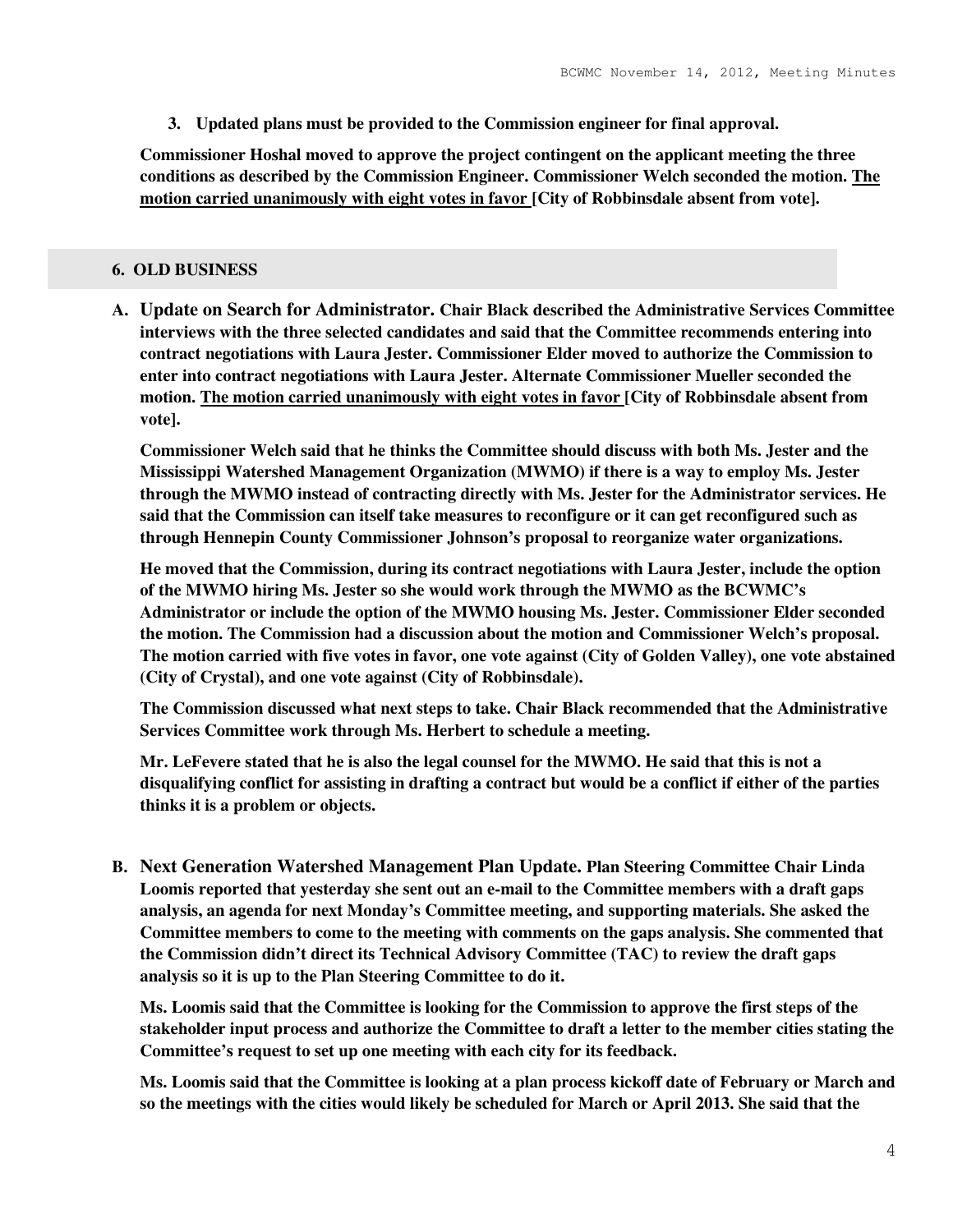**Committee would like to contract with a writer to write, and get published prior to the city meetings, a few articles about the planning process as a way to raise interest in public participation. She noted that the Committee will be soliciting input from other stakeholder groups, identified by the Committee, through a series of small-group meetings. Ms. Loomis said that the Committee is looking for facilitators of those small group discussions and anyone interested in being a facilitator should let the Committee know.** 

**Ms. Loomis said that the Committee would also like the Commission to approve the Committee setting up and utilizing a document-sharing site like DropboxTM or Google Docs during the planning process. Ms. Loomis stated that additionally the Committee is requesting Commission approval of the Committee creating an online survey as part of the public input process. She said that in addition to the survey itself, the work would include the creation of a pop-up window on the Commission's Web site asking visitors if they would like to participate in the survey.** 

**Chair Black stated that BWSR (Minnesota Board of Water and Soil Resources) wants to see the Commission's proposal for the public input process. She said that the Committee should put the information together and e-mail it to Brad Wozney of BWSR. Ms. Loomis said that the Committee isn't quite ready but at its next meeting it will discuss what should be pulled together.** 

**Ms. Loomis provided more details about the proposed public input process and said that the Committee anticipates that the input process would wrap up in May and a report on the input would come in front of the Commission in June.** 

**Chair Black said that the Committee is looking for a motion to approve a kickoff meeting in February or March, direct the Committee to contact the cities about setting up one meeting with each city, authorize the Committee to contract with the writer to create and get published press releases and articles in the local paper, direct the Committee to recruit facilitators, and authorize the Committee to create a document sharing site and to develop the online survey. Commissioner Welch volunteered to set up the Drop BoxTM account and asked the Commission to include a Not to Exceed amount of \$500 for the contract with the writer. Commission Elder made the motion as requested by Chair Black and Commissioner Welch. Commissioner Hoshal seconded the motion. Commissioner Welch requested the friendly amendment of raising the Not to Exceed amount to \$1,000. Commissioners Elder and Hoshal agreed to the friendly amendment. The motion carried unanimously with eight votes in favor [City of Robbinsdale absent from vote].** 

 *[Commissioner Elder departs the meeting.]*

## **7. COMMUNICATIONS**

#### **Chair:**

- **1. Chair Black reported that the Commission is waiting to receive the contract with the Metropolitan Council before executing the contract with Wenck for the 2013 WOMP services. She said that the Wenck contract likely would be in front of the Commission at its next meeting.**
- **2. Chair Black provided the details about the December 4th Water Governance Stakeholders Forum. She directed Ms. Herbert to public notice the forum.**
- **3. Chair Black announced that BWSR has approved the extension of the grant for the 2011 grant for the Wirth Lake Outlet Modification project in Golden Valley.**
- **4. Chair Black asked if the Commission has items for its December agenda or if the Commission**